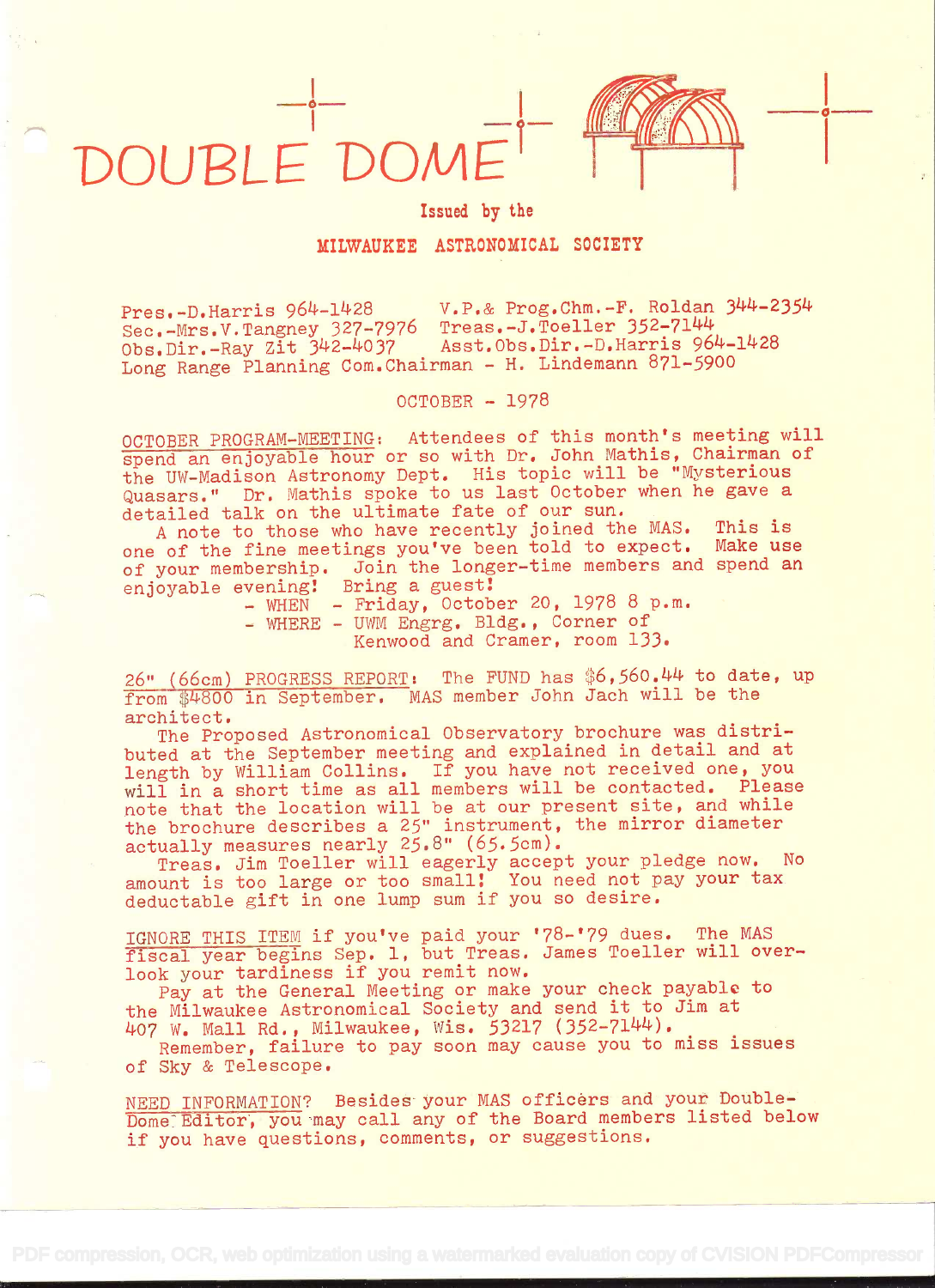| Richard Berry       | 442-4267 |                      |
|---------------------|----------|----------------------|
| <b>Bill Collins</b> | 225-4169 |                      |
| John Geraci         | 442-2736 |                      |
| Jim Greenwald       | 774-8205 |                      |
| Dwight Harris       |          | 964-1428 President   |
| Chris Hesseltine    | 765-0251 |                      |
| Harvey Kuehn        | 774-6256 |                      |
| Bob McLaren         | 421-1916 |                      |
| Frank Roldan        | 344-2354 | Vice President       |
| Virgil Tangney      | 327-7976 |                      |
| Jim Toeller         | 352-7144 | Treasurer            |
| Ray Zit             | 342-4037 | Observatory Director |

ARE YOU AWARE that the MAS Observatory has a library? Any member may use it.

Your librarian, James Greenwald has a couple of suggestions:

- 1) Review the MASLibrary books with an eye to discarding or sale at rummage sale of those books which do not pertain to astronomy or are not used. To this end, interested members can be of help by informing me of' books they believe should be retained or discarded. <sup>I</sup> shall try to submit lists to board or membership before April 1, 1979.
- 2) Begin a members' lending service. Any interested members would send me a list of books they are willing to lend (alphabetical by title; or by subject and then alphabetical by title). All interested members could then receive a combined list from me. In addition, copies would be made available at the observatory. Of course, the MAS would assume no responsibility for materials.

Call Jim Greenwald at 2431 N. 64th St., Wauwatosa (774-8205).

NEW MEMBERS: The Milwaukee Astronomical Society is proud to pre sent

ROALD BOSTROM, Shorewood; DEBBIE EHLINGER, Waukesha; GARY HOFMEISTER, Wauwatosa; CARTER NICHOLS, Elm Grove. Welcome!

CANADIAN HANDBOOKS may be ordered from Treas. Jim Toeller<br>(352-7144). The price is \$3.50 per copy, paid in advance. You  $(352-7144)$ . The price is \$3.50 per copy, paid in advance. may remit with your dues, There will be no extra copies available. Only those who order will receive one.

YOU WON'T REGRET IT if you attend the 11th Annual MAS Dinner-Meeting: We'll meet in the Boulevard Inn's Brittany Room Fri., Jan. 19. The main speaker will be the very popular Dr. Greenler of UW-Milwaukee. More details soon.

## CALENDAR:

- Sat., Oct. 14 -- Clean-up Day at the Observatory.
- Fri., Oct. 20--General Program-Meeting, 8 p.m., UWM Engrg. Bldg. , Room 133.
- Fri., Oct. 27--Board of Director's meeting, 7:30 p.m. at the home of Chris Hesseltine, 1515 N. Farwell Ave. (765-0251). Wives are welcome.
- Wed., Nov. 1--STAFF meeting, 7:30 p.m., at the Observatory. ALL members are welcome.

-2-